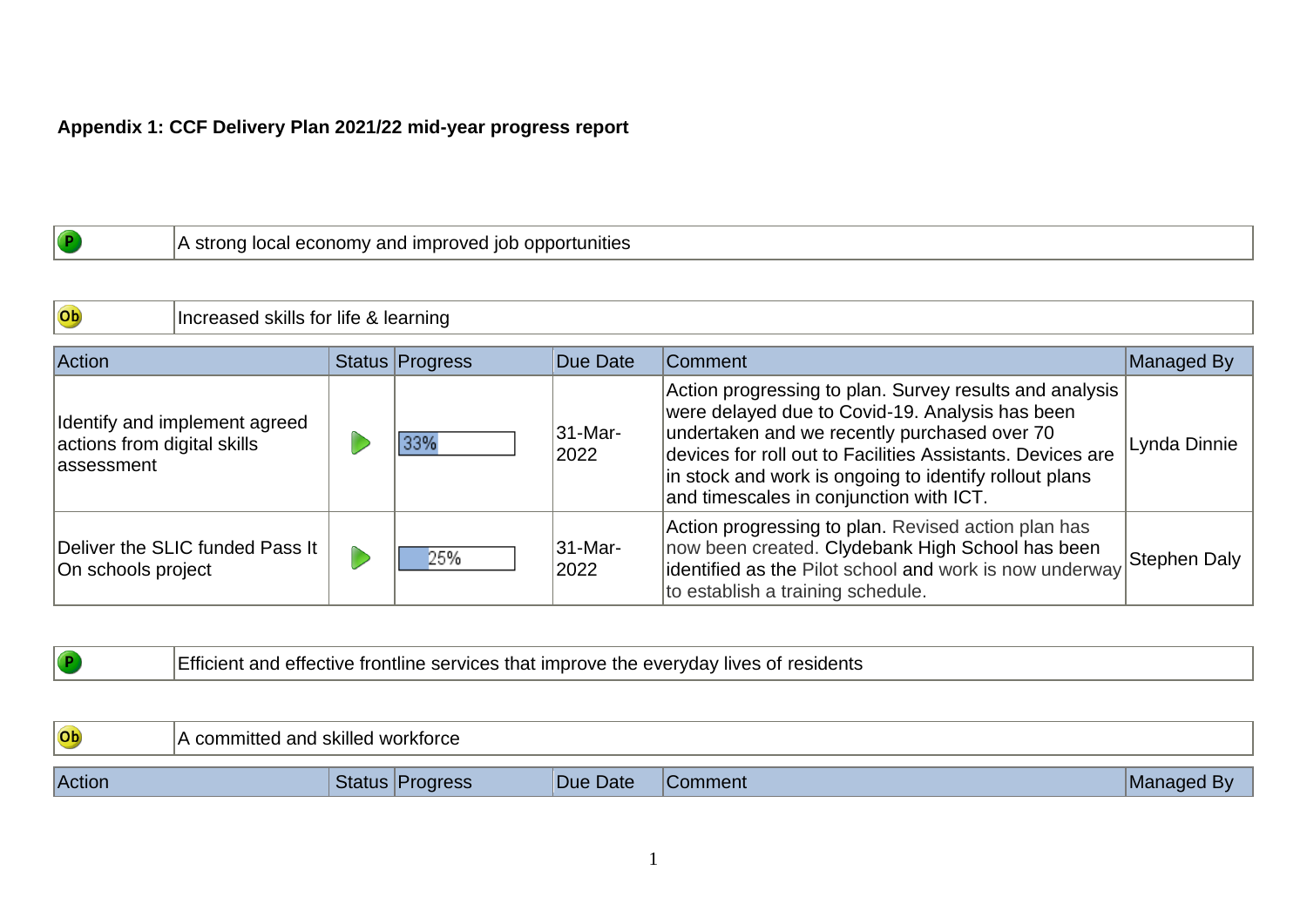| <b>Action</b>                                                                                                                                    |                      | Status Progress | Due Date        | Comment                                                                                                                                                                                                                              | Managed By   |
|--------------------------------------------------------------------------------------------------------------------------------------------------|----------------------|-----------------|-----------------|--------------------------------------------------------------------------------------------------------------------------------------------------------------------------------------------------------------------------------------|--------------|
| <b>Provide FM support to Early</b><br>Years 1140 Expansion<br>programme                                                                          | $\blacktriangledown$ | 100%            | 31-Mar-<br>2022 | Action complete. Early Years expansion programme<br>now completed with all relevant support required from<br>FM now in place.                                                                                                        | Lynda Dinnie |
| Undertake planning, recruitment<br>and procurement in readiness<br>for expansion of Free School<br>Meals to primary school pupils<br>$\ln P4-P7$ |                      | 20%             | 31-Mar-<br>2022 | Action progressing to plan. Work has started to identify<br>staffing requirements. Audit of requirements is<br>complete and plan for physical works has been<br>developed and fully costed in line with Procurement<br>requirements. | Lynda Dinnie |
| Deliver the employee training<br>and engagement programme<br>funded by SLIC                                                                      |                      | 25%             | 31-Mar-<br>2022 | Action is progressing. This action has been<br>significantly compromised by Covid-19. Officers have<br>agreed to delay rollout until library services are fully<br>functional and can support face to face on site training.         | Stephen Daly |

| Ob                                                                                                                           | A continuously improving Council delivering best value |     |  |            |                                   |  |               |                       |                                                                                                                                                                                                                                                                                                                                                                                                                                                                  |                                |
|------------------------------------------------------------------------------------------------------------------------------|--------------------------------------------------------|-----|--|------------|-----------------------------------|--|---------------|-----------------------|------------------------------------------------------------------------------------------------------------------------------------------------------------------------------------------------------------------------------------------------------------------------------------------------------------------------------------------------------------------------------------------------------------------------------------------------------------------|--------------------------------|
| Performance<br>Indicator                                                                                                     | Q1 2021/22<br>Value                                    |     |  | Q2 2021/22 | Target Status Value Target Status |  | Long<br>Trend | Short<br><b>Trend</b> | <b>Note</b>                                                                                                                                                                                                                                                                                                                                                                                                                                                      | Managed By                     |
| Percentage of<br>citizens who agree<br>the Council listen to<br>community views<br>when designing and<br>delivering services | 74%                                                    | 90% |  | 61%        | 90%                               |  |               | J                     | Performance is adrift of target and has seen<br>a downturn in Q2. As a result of Covid -19<br>Council has been restricted in the methods<br>of consultation. However there have been in<br>excess of 20 consultations carried out<br>remotely including consultations on Council<br>Strategy, local improvement schemes and<br>service delivery. In recognition of the<br>feedback received there will be a focus on<br>communications to ensure communities are | <b>Amanda</b><br><b>Graham</b> |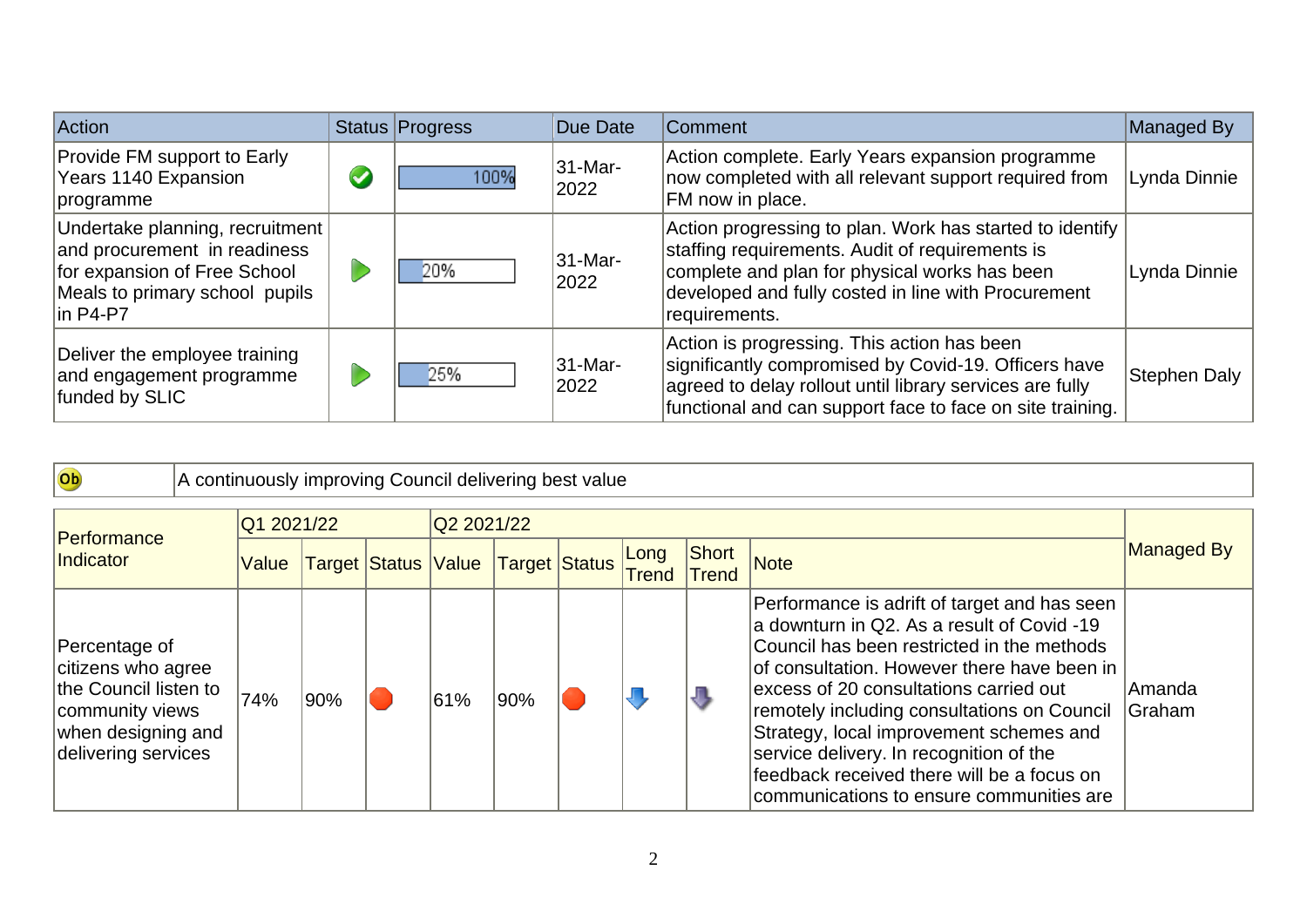| Performance | Q1 2021/22                                         |  | Q2 2021/22 |  |  |       |                                                                              |            |
|-------------|----------------------------------------------------|--|------------|--|--|-------|------------------------------------------------------------------------------|------------|
| Indicator   | Value Target Status Value Target Status Long Short |  |            |  |  | Short | <b>Note</b>                                                                  | Managed By |
|             |                                                    |  |            |  |  |       | aware of the opportunities to provide<br>feedback and inform service design. |            |

| Action                                                                                          | Status Progress | <b>Due Date</b> | <b>Comment</b>                                                                                                                                                                                                                                                                                                                                                                                                         | Managed By          |
|-------------------------------------------------------------------------------------------------|-----------------|-----------------|------------------------------------------------------------------------------------------------------------------------------------------------------------------------------------------------------------------------------------------------------------------------------------------------------------------------------------------------------------------------------------------------------------------------|---------------------|
| Explore and develop FM<br>Partnership working<br>opportunities with Argyll & Bute<br>Council    | 50%             | 31-Mar-<br>2022 | Action is progressing to plan and work is ongoing.                                                                                                                                                                                                                                                                                                                                                                     | Lynda Dinnie        |
| Review the management<br>structure of Libraries                                                 | 25%             | 31-Mar-<br>2022 | Action is progressing to plan. Costed proposals for an<br>alternative management structure are now being<br>progressed in liaison with HR.                                                                                                                                                                                                                                                                             | <b>Stephen Daly</b> |
| Complete the integration of One<br>Stop Shop delivery into the<br>Library service.              | 50%             | 31-Mar-<br>2022 | Action is progressing to plan. Former One Stop Shop<br>staff are now aligned to the Libraries staffing<br>establishment with new lines of management in place.<br>Training in library work has commenced and staff are<br>timetabled to regularly work within library branches.<br>Work continues with Citizen Services colleagues to<br>establish the detail and processes of functions<br>transferring to Libraries. | <b>Stephen Daly</b> |
| Explore and develop P&S<br>Partnership opportunities for<br>additional income generation        | 75%             | 31-Mar-<br>2022 | Action is progressing to plan. To date we are<br>continuing to provide Performance support to West<br>College Scotland and have provided Equalities training<br>to another Local Authority and a national body.                                                                                                                                                                                                        | Amanda<br>Graham    |
| Participate in early data<br>verification to inform delivery of<br>the 2021 Census for Scotland | 25%             | 31-Mar-<br>2022 | Action is progressing to plan. We are continuing to<br>support the Census team through the coordination of<br>key areas of the preparatory work of the 2022 Census,                                                                                                                                                                                                                                                    | Amanda<br>Graham    |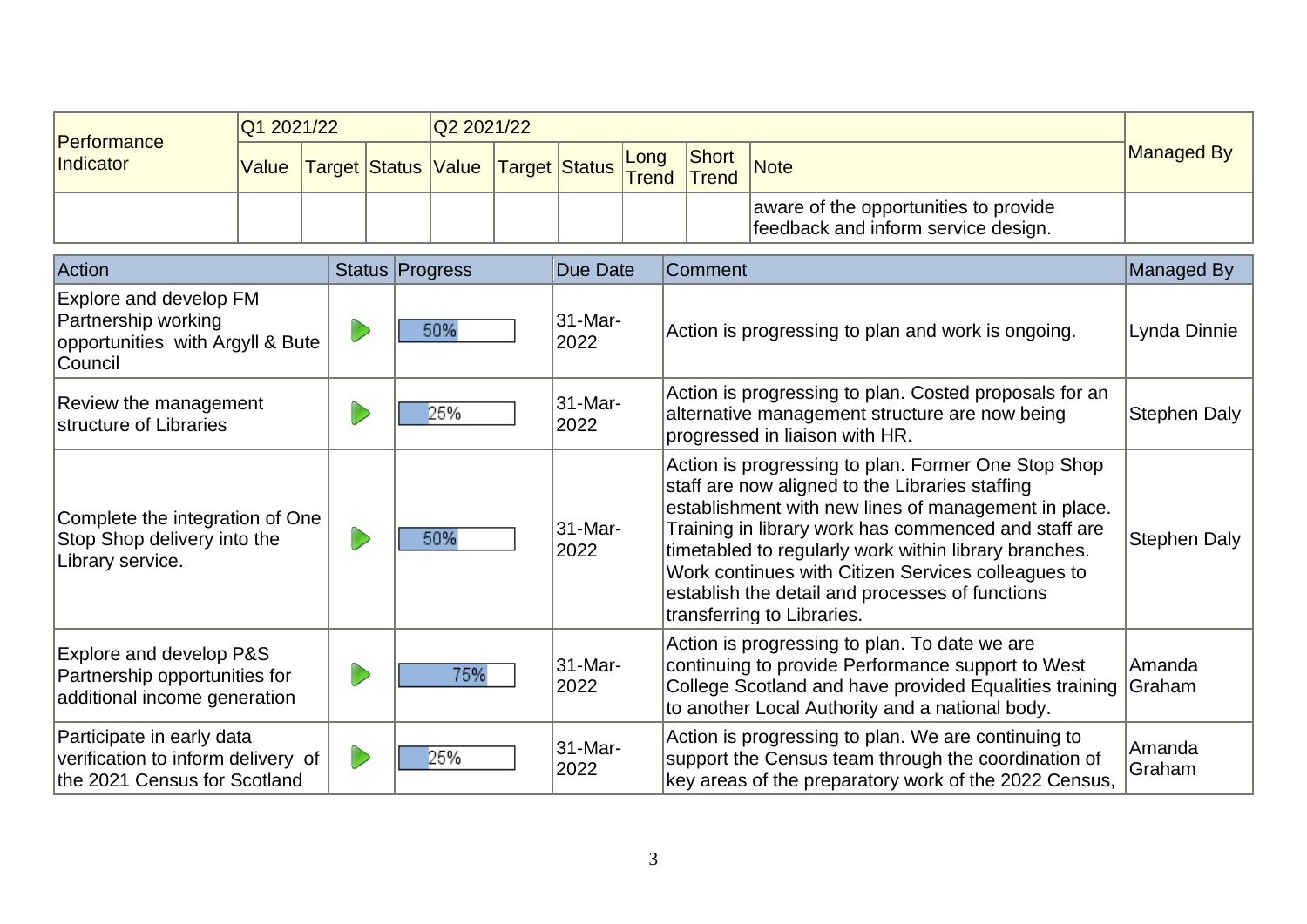| Action                                                                           | Status Progress | Due Date        | Comment                                                                                                                                                                                                                                                                                                                          | Managed By              |
|----------------------------------------------------------------------------------|-----------------|-----------------|----------------------------------------------------------------------------------------------------------------------------------------------------------------------------------------------------------------------------------------------------------------------------------------------------------------------------------|-------------------------|
|                                                                                  |                 |                 | this includes identifying support hubs, engagement and<br> communications.                                                                                                                                                                                                                                                       |                         |
| Undertake planning and<br>preparation of new Council<br>Strategic Plan 2022-2027 | 1%              | 31-Mar-<br>2022 | Action is progressing to plan. An indicative timeline has<br>been approved by PMRG. In addition to this a working<br>group has been set up to undertake the preparatory<br>work around the new Strategic plan, this will include a<br>review of current performance and progression of the<br><b>Equality Impact Assessment.</b> | Amanda<br><b>Graham</b> |

| <b>Risk</b>               | <b>Current Risk</b><br>Matrix | Date<br><b>Reviewed</b> | Latest Note                                                                                                                                                                                                                                                                                                                                                                                                                                                                                             | <b>Target Risk Matrix</b> | Managed<br>By            |
|---------------------------|-------------------------------|-------------------------|---------------------------------------------------------------------------------------------------------------------------------------------------------------------------------------------------------------------------------------------------------------------------------------------------------------------------------------------------------------------------------------------------------------------------------------------------------------------------------------------------------|---------------------------|--------------------------|
| Covid-19 CCF Workforce    | ikelihood<br>Impact           | 30-Sept-<br>2021        | CCF employees are either at home or in<br>work environments that have been risk<br>assessed to maximise safety. In addition the<br>vaccination programme is rolling out and so<br>the exposure to infection is greatly reduced.<br>It is also important to state that nearly a fifth<br>of the CCF workforce received vaccinations<br>to assist them to support the vaccination<br>centre programme in West Dunbartonshire<br>and so this has further reduced risk levels.<br>No change to Risk Matrix. | ह<br>흛<br>Impact          | Malcolm<br><b>Bennie</b> |
| Covid-19 Service Delivery | .ikelihood<br>Impact          | 30-Sept-<br>2021        | CCF services have continued to provide<br>essential services throughout the pandemic.<br>There are no outstanding gaps that await<br>urgent action. No change to Risk Matrix.                                                                                                                                                                                                                                                                                                                           | .ikelihood<br>Impact      | Malcolm<br>Bennie        |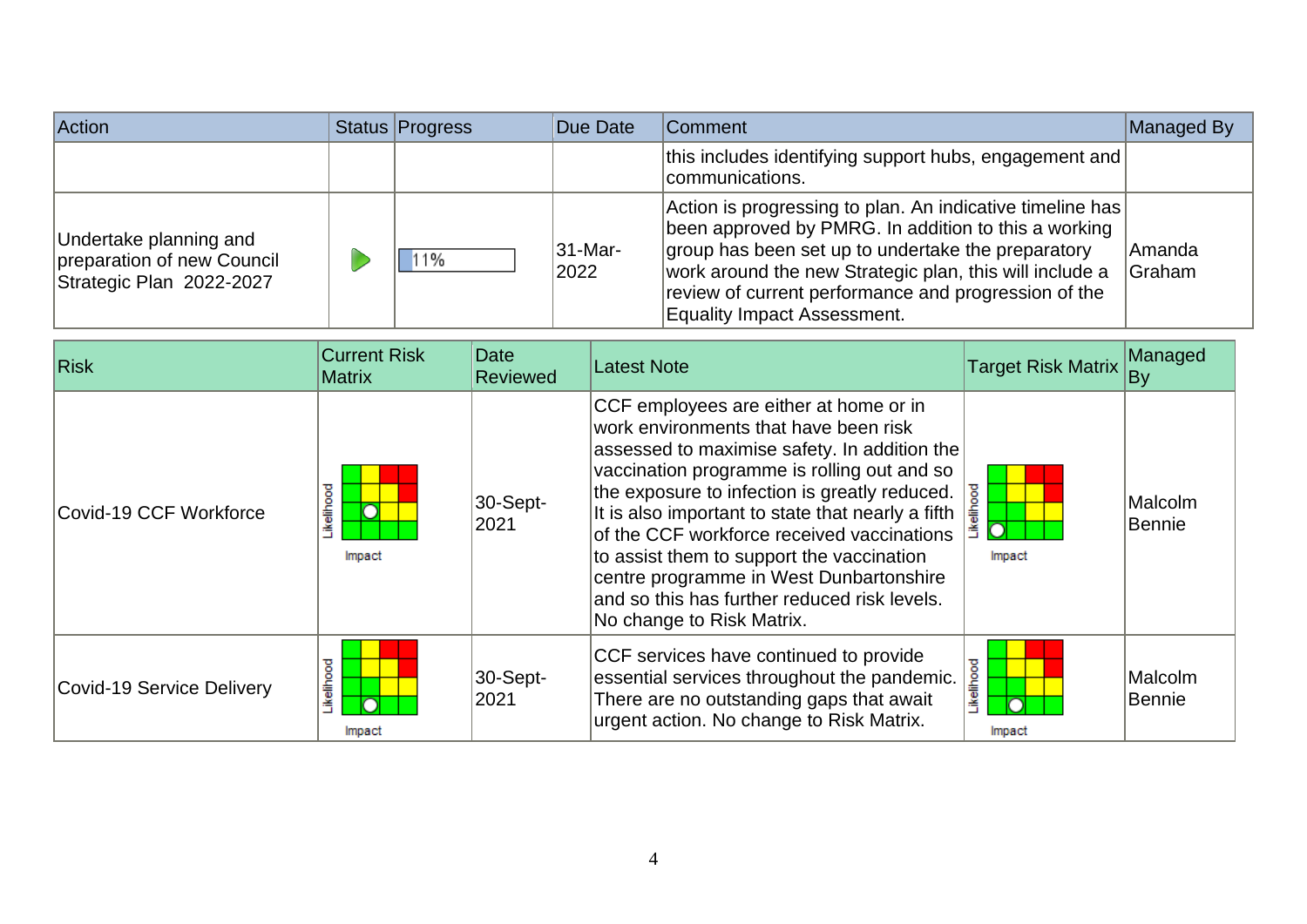| Risk                        | <b>Current Risk</b><br><b>Matrix</b> | Date<br>Reviewed              | <b>Latest Note</b>                                                                                                                                                                                                                                                                                                                                                                                  | <b>Target Risk Matrix</b> | Managed<br>By            |
|-----------------------------|--------------------------------------|-------------------------------|-----------------------------------------------------------------------------------------------------------------------------------------------------------------------------------------------------------------------------------------------------------------------------------------------------------------------------------------------------------------------------------------------------|---------------------------|--------------------------|
| Covid-19 Protection         | ikelihood<br>Impact                  | $ 30 - \text{Sept-} $<br>2021 | CCF services have established and safe<br>work arrangements and there are no known<br>issues with the supply chain for PPE. It is<br>also important to state that nearly a fifth of<br>the CCF workforce received vaccinations to<br>assist them to support the vaccination<br>centre programme in West Dunbartonshire<br>and so this has further reduced risk levels.<br>No change to Risk Matrix. | ikelihood.<br>Impact      | Malcolm<br><b>Bennie</b> |
| Covid-19 Public Uncertainty | ikelihood<br>Impact                  | $ 30 - \text{Sept-} $<br>2021 | CCF services have established a consistent<br>level of service. There is no reason to<br>believe this position will be changed as the<br>pandemic restrictions are eased in line with<br>the vaccination programme .No change to<br>Risk Matrix.                                                                                                                                                    | <b>kelihood</b><br>Impact | Malcolm<br><b>Bennie</b> |

| $\sqrt{P}$ | Meaningful engagement with active, empowered and informed citizens who feel safe and engaged |
|------------|----------------------------------------------------------------------------------------------|
|            |                                                                                              |

 $\overline{\phantom{a}}$ 

| Action                                                                                           | Status Progress | <b>Due Date</b> | <b>Comment</b>                                                                                                     | Managed By               |
|--------------------------------------------------------------------------------------------------|-----------------|-----------------|--------------------------------------------------------------------------------------------------------------------|--------------------------|
| <b>Review Community Planning</b><br>arrangements to create a long-<br>term sustainable model for | 100%            | 31-Mar-<br>2022 | Action complete. A partnership arrangement for<br>Community Planning is in place with Argyle & Bute<br>`Council. ∶ | Malcolm<br><b>Bennie</b> |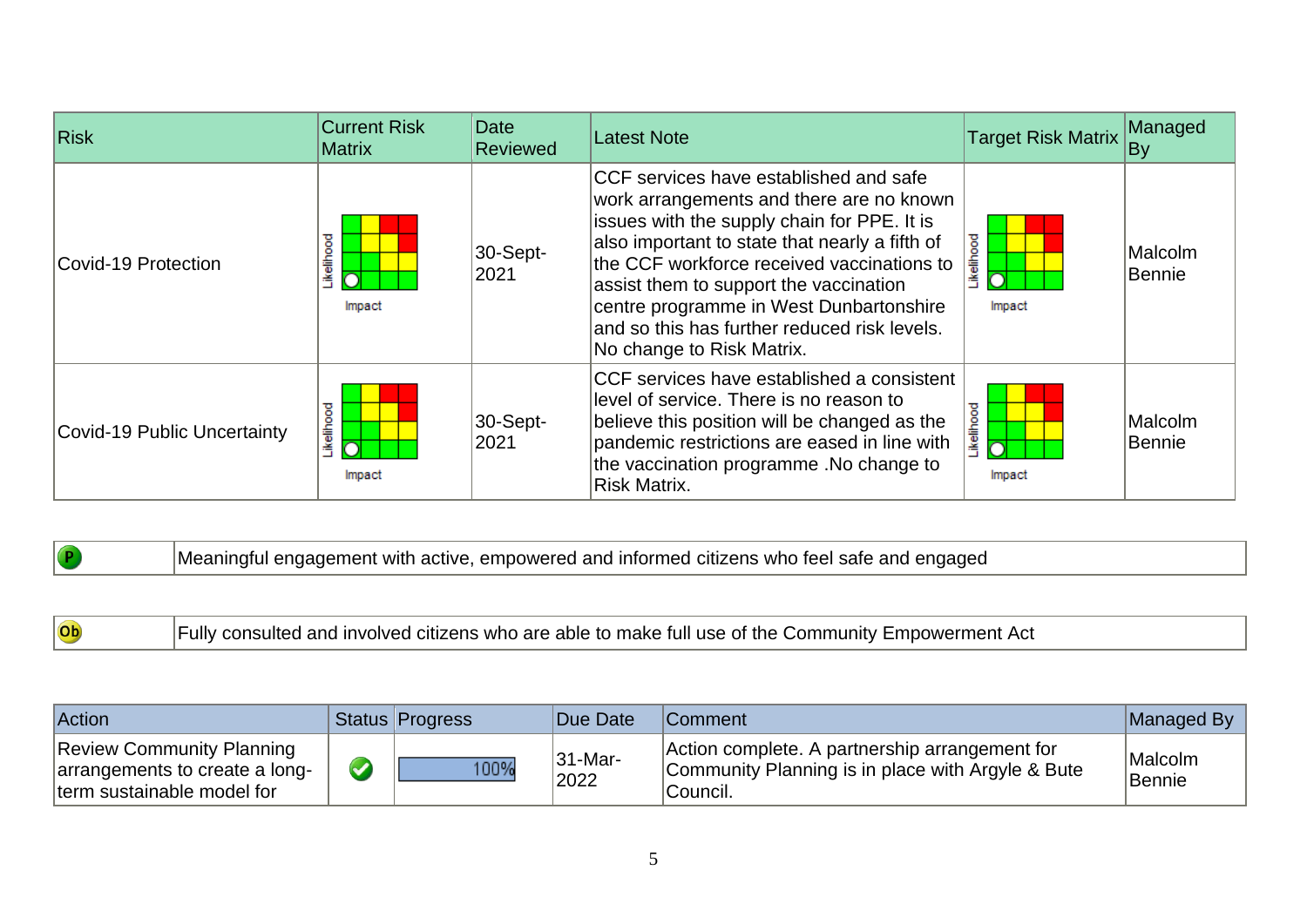| Action                                                                                      | Status Progress | Due Date                     | Comment                                                                                                                                                                                                                                                                                                                                                                                                       | Managed By   |
|---------------------------------------------------------------------------------------------|-----------------|------------------------------|---------------------------------------------------------------------------------------------------------------------------------------------------------------------------------------------------------------------------------------------------------------------------------------------------------------------------------------------------------------------------------------------------------------|--------------|
| WDC                                                                                         |                 |                              |                                                                                                                                                                                                                                                                                                                                                                                                               |              |
| Engage with under-represented<br>groups to select and acquire<br>relevant library materials | 25%             | $ 31 - \text{Mar} -$<br>2022 | Action is progressing. Library staff have identified a<br>number of potential participants for future Focus<br>Groups, but owing to ongoing Covid restrictions and<br>limits on indoor meetings, we have amended slightly<br>our approach. We will now offer an online method for<br>groups to suggest library items, while delaying slightly<br>our original timeline for holding Focus Groups<br> sessions. | Stephen Daly |

| Risk                                                                                                                                | <b>Current Risk</b><br><b>Matrix</b> | Date<br><b>Reviewed</b> | Latest Note                                                                                                                                                                                                                                                                                                               | Target Risk Matrix Managed By |                         |
|-------------------------------------------------------------------------------------------------------------------------------------|--------------------------------------|-------------------------|---------------------------------------------------------------------------------------------------------------------------------------------------------------------------------------------------------------------------------------------------------------------------------------------------------------------------|-------------------------------|-------------------------|
| Failure to maintain and<br>$\begin{bmatrix} \text{radius of rational and} \\ \text{establish effective Partnerships} \end{bmatrix}$ | $\sqrt{2}$<br>Impact                 |                         | <b>Whilst Community Planning partnership is</b><br>now being managed under a shared service<br>agreement, the Community Planning<br>29-Sep-2021 Partnership is well established with strong<br>partnership working arrangements in place<br>reducing likelihood of this risk being<br>realised. No change to Risk Matrix. | ष्ठ<br>ikeliho<br>Impact      | Amanda<br><b>Graham</b> |

| Ob                                                                                | Strong and active communities |  |  |                                                                                                                                                     |               |  |  |  |                |                                                                                                                             |              |
|-----------------------------------------------------------------------------------|-------------------------------|--|--|-----------------------------------------------------------------------------------------------------------------------------------------------------|---------------|--|--|--|----------------|-----------------------------------------------------------------------------------------------------------------------------|--------------|
| Q1 2021/22                                                                        |                               |  |  |                                                                                                                                                     | Q2 2021/22    |  |  |  |                |                                                                                                                             |              |
| Performance<br><i>Indicator</i>                                                   |                               |  |  | $\bigg \mathsf{Value}\bigg $ Target $\bigg \mathsf{Status}\bigg \mathsf{Value}\bigg $ Target $\bigg \mathsf{Status}\bigg \mathsf{Long}\bigg $ Trend |               |  |  |  | Short<br>Trend | Note                                                                                                                        | Managed By   |
| Number of library<br>$ visits$ (in person) per $ 0\rangle$<br>$ 1,000$ population |                               |  |  |                                                                                                                                                     | 303.36 263.74 |  |  |  | 4              | The targets for this measure are under<br>review as the service continues to reopen<br>following the pandemic restrictions. | Stephen Daly |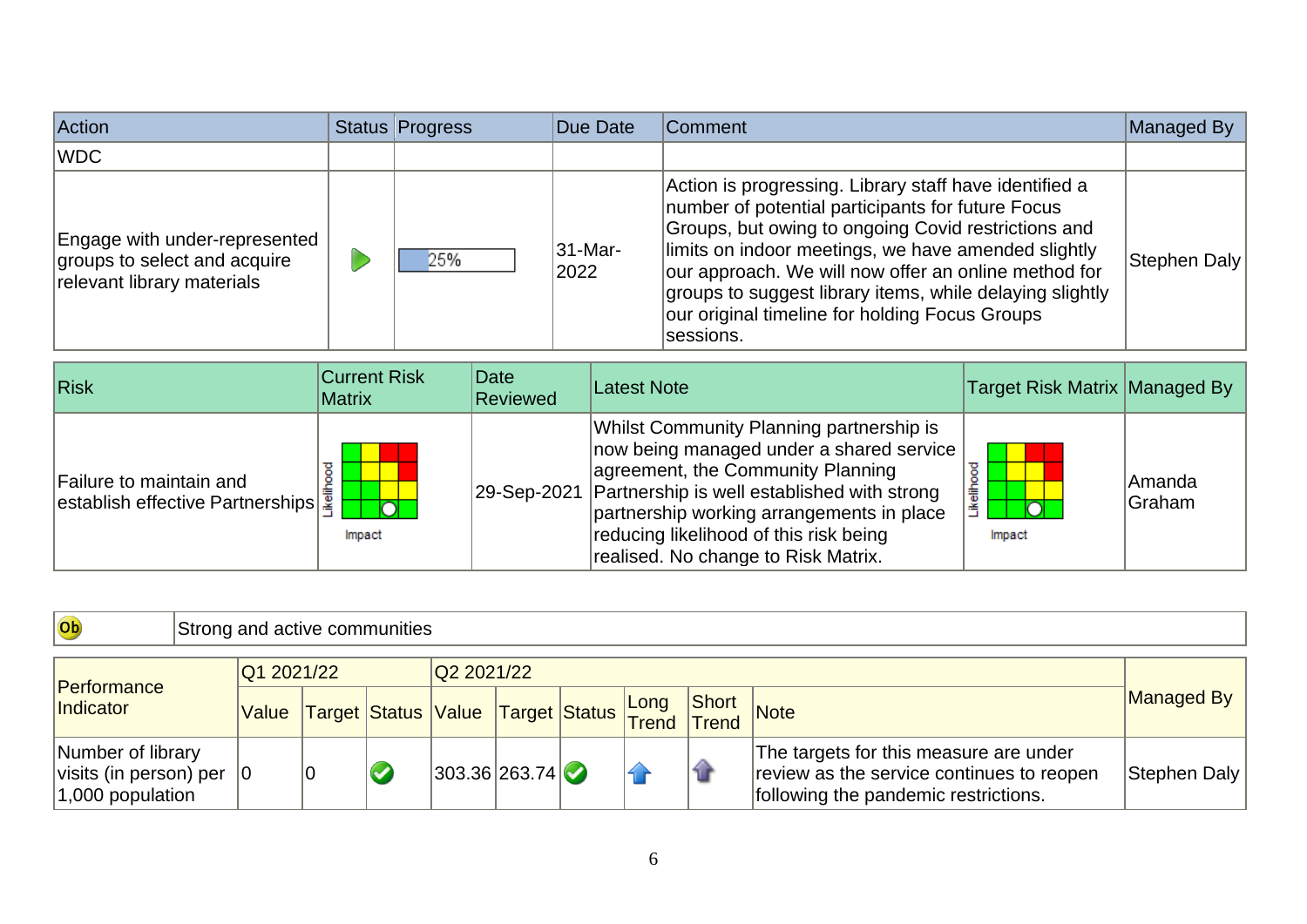|                                                                              |               | Q1 2021/22 |                     |     | Q2 2021/22    |                      |                      |                                                                                                         |                                                                                                                                                                                                                                                           |                  |
|------------------------------------------------------------------------------|---------------|------------|---------------------|-----|---------------|----------------------|----------------------|---------------------------------------------------------------------------------------------------------|-----------------------------------------------------------------------------------------------------------------------------------------------------------------------------------------------------------------------------------------------------------|------------------|
| Performance<br>Indicator                                                     | Value         |            | Target Status Value |     |               | <b>Target Status</b> | Long<br><b>Trend</b> | Short<br><b>Trend</b>                                                                                   | <b>Note</b>                                                                                                                                                                                                                                               | Managed By       |
| Number of visits to<br>libraries (virtual<br>visits) per 1,000<br>population | 797.53 723.66 |            |                     |     | 913.32 723.66 |                      |                      | 僧                                                                                                       | Performance has shown a sustained<br>increased usage of digital library services<br>since we changed our online offer in late<br>2019, 20/21 had 25% more virtual visits<br>than the previous 12 months. On target to<br>maintain this increase in 21/22. | Stephen Daly     |
| Residents<br>satisfaction with<br>Council services<br><i>c</i> verall        | 86%           | 93%        |                     | 90% | 93%           |                      |                      | 42                                                                                                      | Performance has improved over quarter 2<br>although marginally adrift of target. This<br>target was set as part of strategic plan in<br>2017 in advance of Covid-19.                                                                                      | Amanda<br>Graham |
| Action<br>Status Progress                                                    |               |            |                     |     | Due Date      |                      | Comment              |                                                                                                         | Managed By                                                                                                                                                                                                                                                |                  |
| Eneura lihrary huildinge                                                     |               |            |                     |     |               |                      |                      | Preparatory work on new Library facilities as part of<br>Glancairn House and the new Faifley Campus are |                                                                                                                                                                                                                                                           |                  |

| <b>Ensure library buildings</b><br>continue to be fit for purpose in<br>a post-pandemic operating<br>lenvironment                               | 33% | 31-Mar-<br>2022 | Preparatory work on new Library facilities as part of<br>Glencairn House and the new Faifley Campus are<br>proving successful, with library staff regularly involved<br>in design and planning meetings. Works at Clydebank<br>and Alexandria library continue and Dalmuir library is<br>now in the development phase. | Stephen Daly |
|-------------------------------------------------------------------------------------------------------------------------------------------------|-----|-----------------|------------------------------------------------------------------------------------------------------------------------------------------------------------------------------------------------------------------------------------------------------------------------------------------------------------------------|--------------|
| Successfully deliver the £421k<br>capital investment across the<br>branch network and finalise the<br>branding improvements at all<br>branches. | 20% | 31-Mar-<br>2022 | Contract finalisation is almost complete, supplier will<br>then visit each site to prepare final design proposals.                                                                                                                                                                                                     | Stephen Daly |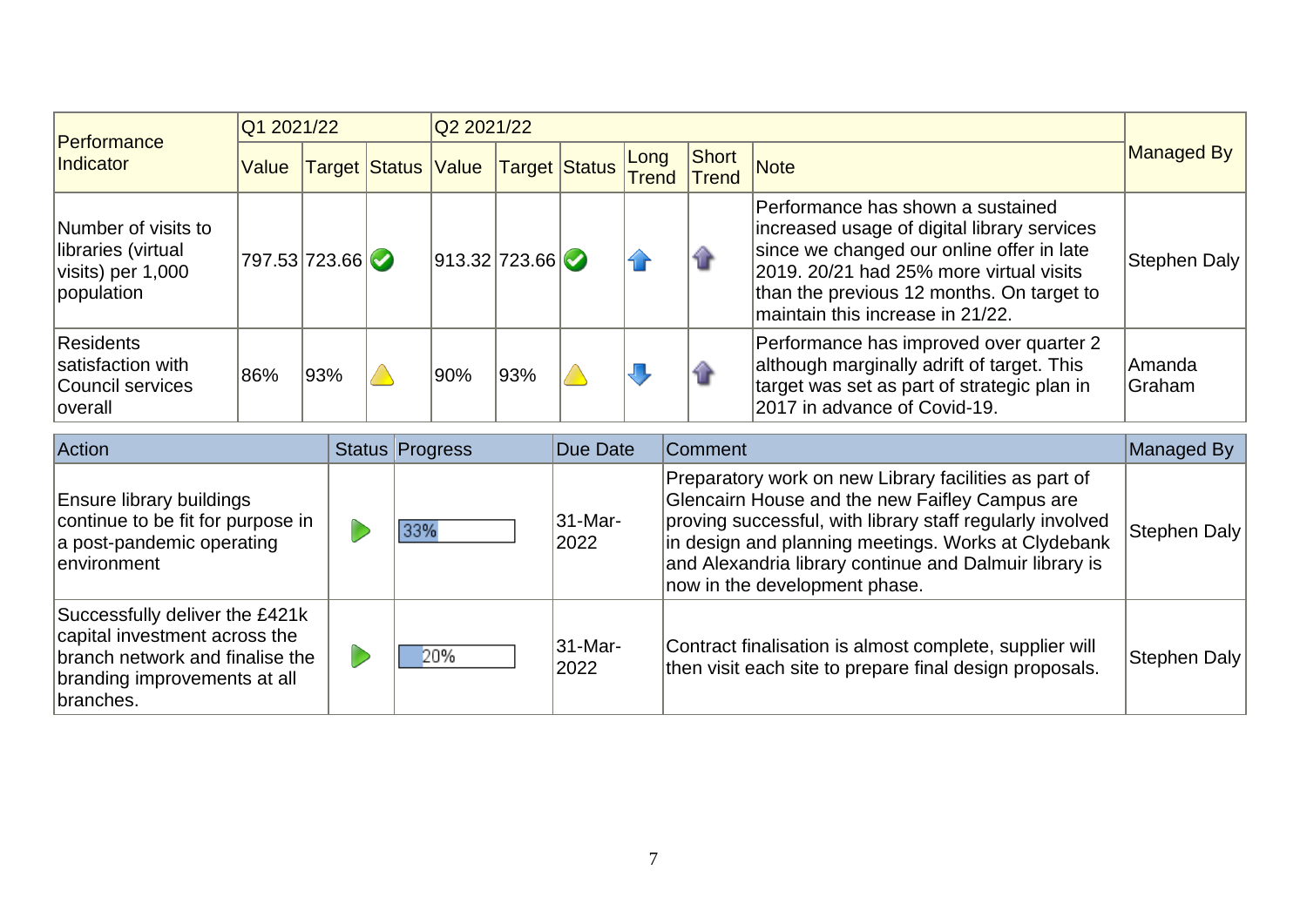Open, accountable and accessible local government

| Ob                                                                                   | Equity of access for all residents |              |     |                 |                            |            |                                                                                                                             |                      |                              |                                                                                                                                                                                                                        |                     |
|--------------------------------------------------------------------------------------|------------------------------------|--------------|-----|-----------------|----------------------------|------------|-----------------------------------------------------------------------------------------------------------------------------|----------------------|------------------------------|------------------------------------------------------------------------------------------------------------------------------------------------------------------------------------------------------------------------|---------------------|
|                                                                                      |                                    | Q1 2021/22   |     |                 |                            | Q2 2021/22 |                                                                                                                             |                      |                              |                                                                                                                                                                                                                        |                     |
| Performance<br>Indicator                                                             |                                    | Value        |     |                 | <b>Target Status Value</b> |            | <b>Target Status</b>                                                                                                        | Long<br><b>Trend</b> | <b>Short</b><br><b>Trend</b> | <b>Note</b>                                                                                                                                                                                                            | Managed By          |
| Percentage of<br>complaints received<br>by the Council that<br>are resolved at Stage |                                    | 94%          | 90% |                 | 93%                        | 90%        |                                                                                                                             |                      | $\overline{\mathbf{u}}$      | Target exceeded. Overall in the first half of<br>the year, 369 complaints were received of<br>these 346 were closed or resolved at Stage<br>1. This represents improved performance<br>over the same period last year. | Stephen Daly        |
| Percentage of<br>citizens who are<br>satisfied with the<br>Council website           |                                    | 88%          | 85% |                 | 93%                        | 85%        |                                                                                                                             |                      | $\mathbf{\hat{u}}$           | Performance continues to exceed target.<br>Satisfaction with the website continues to<br>meet target and demonstrates high levels of<br>satisfaction.                                                                  | Stephen Daly        |
| Number of<br>transactions<br>undertaken online                                       |                                    | 15,674 6,921 |     |                 | 15,025 6,921               |            |                                                                                                                             |                      | ₩                            | Performance continues to exceed target.<br>Work continues to improve and develop<br>online transaction and performance has as<br>a result continued to increase.                                                       | <b>Stephen Daly</b> |
| Action<br><b>Status Progress</b>                                                     |                                    |              |     |                 | Due Date                   |            | Comment                                                                                                                     |                      | Managed By                   |                                                                                                                                                                                                                        |                     |
| <b>Ensure Compliance with Web</b><br>accessibility regulations                       |                                    |              | 66% | 31-Mar-<br>2022 |                            |            | This action is progressing as planned. Work will<br>continue over the rest of the year to ensure full<br>compliance is met. | <b>Stephen Daly</b>  |                              |                                                                                                                                                                                                                        |                     |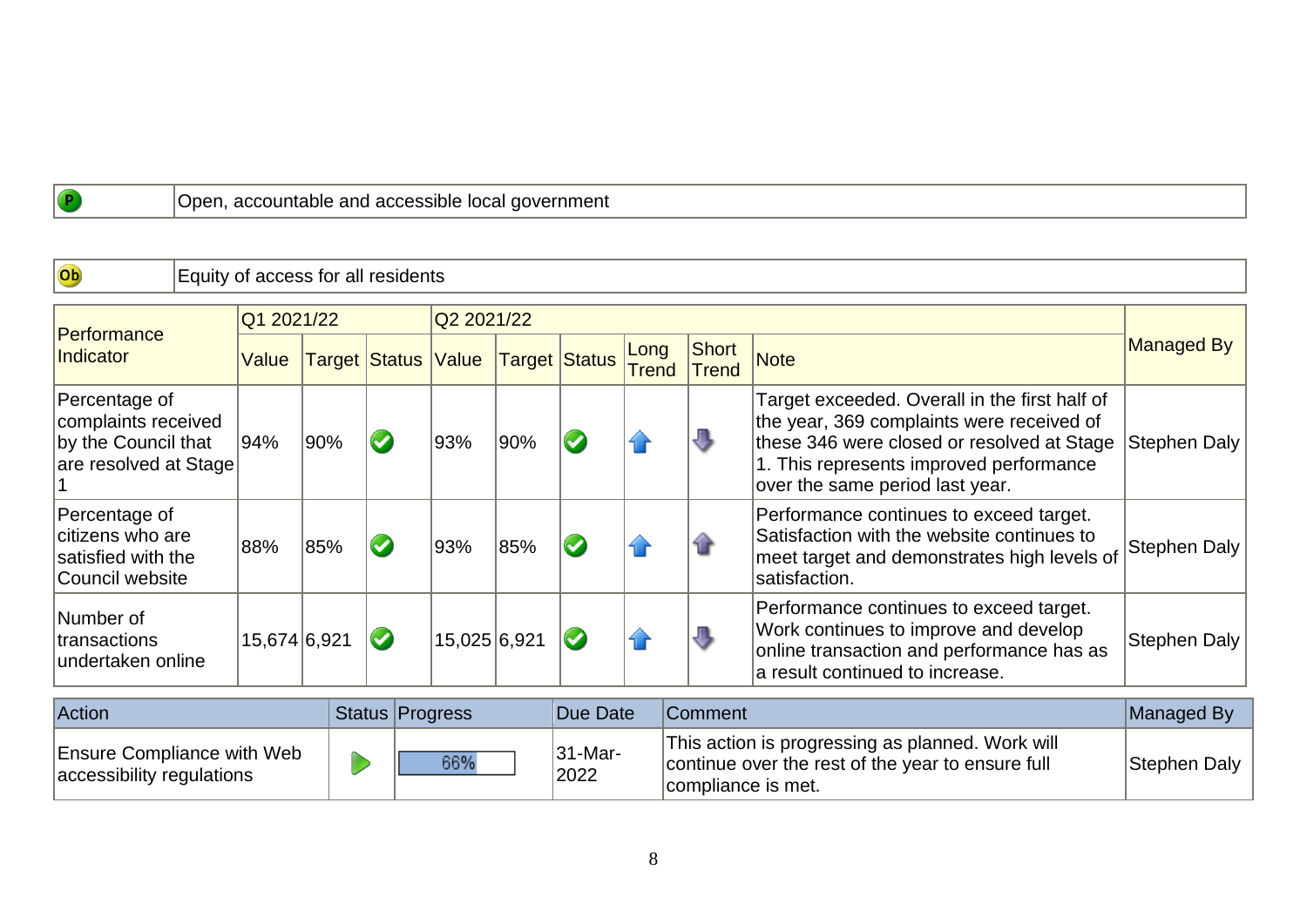| <b>Action</b>                                                                                                                                              | <b>Status Progress</b> | Due Date           | <b>IComment</b>                                                                                                                                                                                                          | Managed By   |
|------------------------------------------------------------------------------------------------------------------------------------------------------------|------------------------|--------------------|--------------------------------------------------------------------------------------------------------------------------------------------------------------------------------------------------------------------------|--------------|
| Identify and address barriers to<br>accessing library services, with<br>specific focus on groups<br>dentified in the Equality<br>Outcomes Report 2021-2025 | 33%                    | $ 31-Mar-$<br>2022 | The action will run in conjunction with the actions<br>planned for the action to engage with<br>underrepresented groups. Library staff have identified<br>a number of potential participants for future Focus<br>Groups. | Stephen Daly |

| <b>Risk</b>                                                | <b>Current Risk</b><br>Matrix   | Date<br>Reviewed | <b>Latest Note</b>                                                                                                                                                                                                                                                                                                                                                                                                                    | <b>Target Risk Matrix Managed By</b> |                                |
|------------------------------------------------------------|---------------------------------|------------------|---------------------------------------------------------------------------------------------------------------------------------------------------------------------------------------------------------------------------------------------------------------------------------------------------------------------------------------------------------------------------------------------------------------------------------------|--------------------------------------|--------------------------------|
| Failure to effectively manage<br>and learn from complaints | ikelihood<br>$\Omega$<br>Impact | 29-Sep-2021      | Risk reconsidered as part of the yearly<br>planning process. No change to perception<br>of risk. Potential impact greater than<br>likelihood.                                                                                                                                                                                                                                                                                         | kelihood<br>Impact                   | Stephen Daly                   |
| Citizens and communities                                   | ikelihood<br>Impact             | 02-Aug-2021      | In recognition of feedback received there<br>will be a focus on communications to ensure<br>communities are aware of the opportunities<br>to provide feedback and inform service<br>design. We continue to ensure strong<br>engagement through the Engaging<br>Communities Framework.<br>Risk assessment amended. Likelihood<br>increased from two to three. Overall<br>assessment changed from a score of four to<br>a score of six. | ikelihood<br>Impact                  | <b>Amanda</b><br><b>Graham</b> |

| $\left( P\right)$ | Supported individuals, families and carers living independently and with dignity |
|-------------------|----------------------------------------------------------------------------------|
|                   |                                                                                  |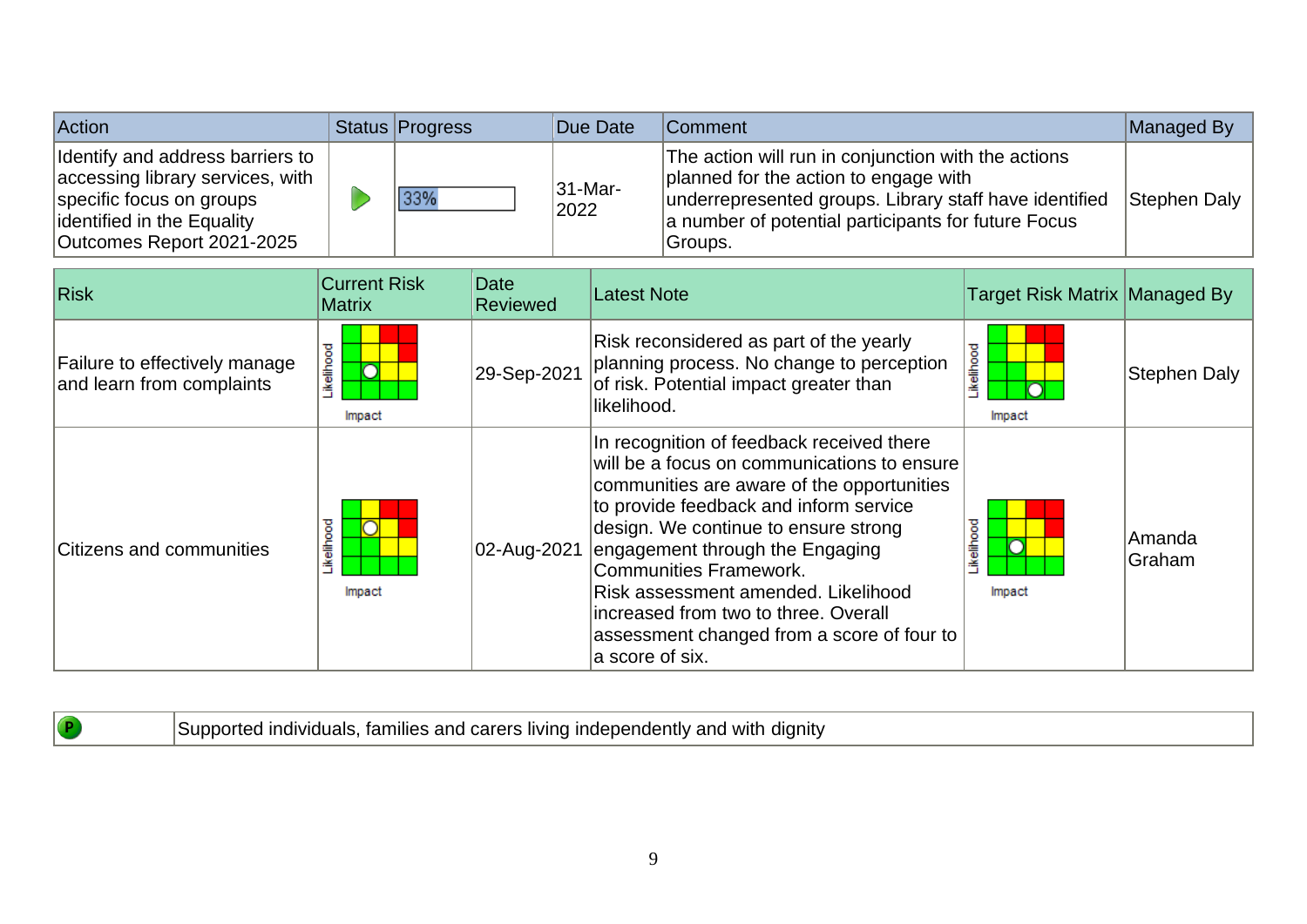## Ob

Improved wellbeing

| Action                                                                                                                           | Status Progress | Due Date                     | <b>Comment</b>                                                                                                                                                                                | Managed By   |
|----------------------------------------------------------------------------------------------------------------------------------|-----------------|------------------------------|-----------------------------------------------------------------------------------------------------------------------------------------------------------------------------------------------|--------------|
| Implement the Scottish<br>government new free school<br>meal plan for P4-P7 pupils                                               | 50%             | $ 31 - \text{Mar} -$<br>2022 | Free school meals have been made available to<br><b>Primary 4 pupils in line with Scottish Government</b><br>requirements and work is on target for roll out to P5<br>pupils in January 2022. | Lynda Dinnie |
| Deliver the Connecting Scotland<br>project: providing internet<br>access and support to 100 local<br>digitally excluded families | 75%             | $ 31 - Mar -$<br>2022        | All participants contacted as part of final survey.<br>Results have now been returned and collated. Final<br>evaluation report for project is now underway.                                   | Stephen Daly |

| <b>Action Status</b> |                                    |  |  |  |
|----------------------|------------------------------------|--|--|--|
|                      | Cancelled                          |  |  |  |
|                      | <b>Overdue</b> ; Neglected         |  |  |  |
|                      | Unassigned; Check Progress         |  |  |  |
|                      | Not Started; In Progress; Assigned |  |  |  |
|                      | Completed                          |  |  |  |

| <b>PI</b> Status |                | Long Term Trends |                  |             | <b>Short Term Trends</b> |  |
|------------------|----------------|------------------|------------------|-------------|--------------------------|--|
|                  | Alert          |                  | <i>Improving</i> | <b>STEP</b> | <i>Improving</i>         |  |
|                  | <b>Warning</b> |                  | No Change        |             | No Change                |  |
|                  | lOK            |                  | Getting Worse    |             | Getting Worse            |  |